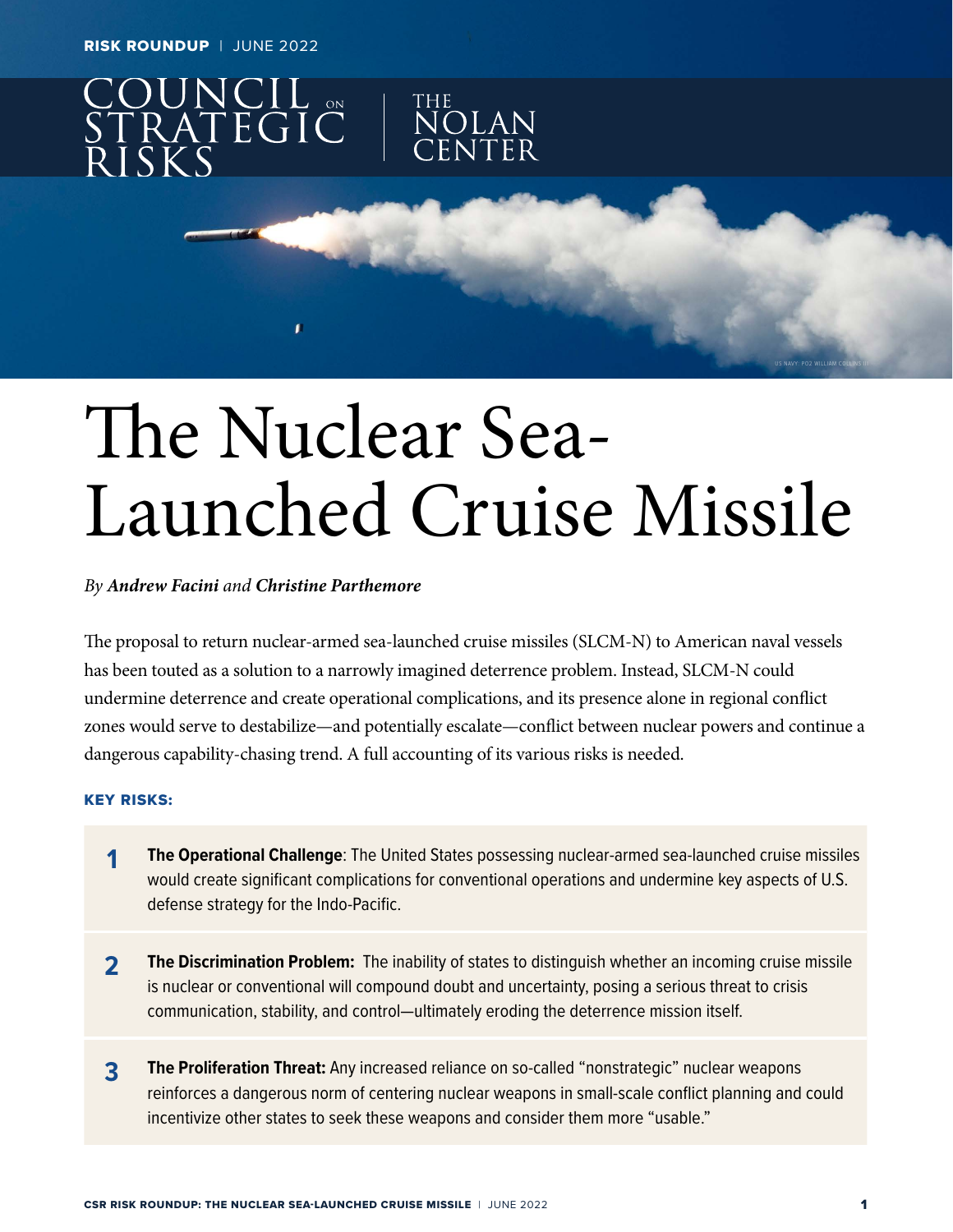# Risk 1: **The Operational Challenge**

The revival of nuclear sea-launched cruise missiles after a 31-year absence would drive significant new operational challenges for the United States. Their presence on surface ships or submarines would sharply increase costs and add to the Navy's daunting logistical and manpower issues, given the need for specialized equipment and training. Their deployment would also hinder the Navy's ability to operate and dock in certain locations, threatening regular operations in various theaters.

Plans to deploy SLCM-N also present a potential roadblock in the expansive AUKUS agreement that is pivotal to American interests in the Indo-Pacific. The U.S. has regularly used conventionally armed Tomahawk cruise missiles in modern conflicts, and is moving to sell them to Australia as part of the AUKUS deal. Such a sale will become even more fraught with complications—and be even more strongly challenged by China—if the U.S. Navy is made to intermingle conventional and nuclear-specific supply lines for the SLCM-N variant on its own ships.

U.S. and allied security strategies and military operations would be further complicated if the SLCM-N move drives additional states (such as China) to seek and field this type of nuclear weapon. This is a serious risk in an environment in which multiple nuclear-armed states are showing a dangerous pattern of arms-racing behavior that they try to cloak as capability-matching.

In addition to these operational and logistical challenges, the SLCM-N is itself a redundant capability, as described in both the Navy's most recent budget request, and in the analysis of U.S. allies like Japan. Other existing nuclear weapons (and conventional capabilities) provide an equal and stable deterrence package for the region.

"Ending plans to bring back U.S. sea-launched cruise missiles ends a possible hindrance to potential future U.S. efforts in the Indo-Pacific."

#### LEARN MORE:

Parthemore, Christine. **[Critical Steps in Biden's Nuclear Posture Review.](https://councilonstrategicrisks.org/2022/04/12/critical-steps-in-bidens-nuclear-posture-review/)** The Council on Strategic Risks, April 12, 2022.

Nishida, Michiru. **[Are U.S. Nuclear Sea-Launched Cruise Missiles Necessary? A Japanese Security Analysis.](https://councilonstrategicrisks.org/2022/02/09/briefer-are-u-s-nuclear-sea-launched-cruise-missiles-necessary-a-japanese-security-analysis/)** The Council on Strategic Risks, February 9, 2022.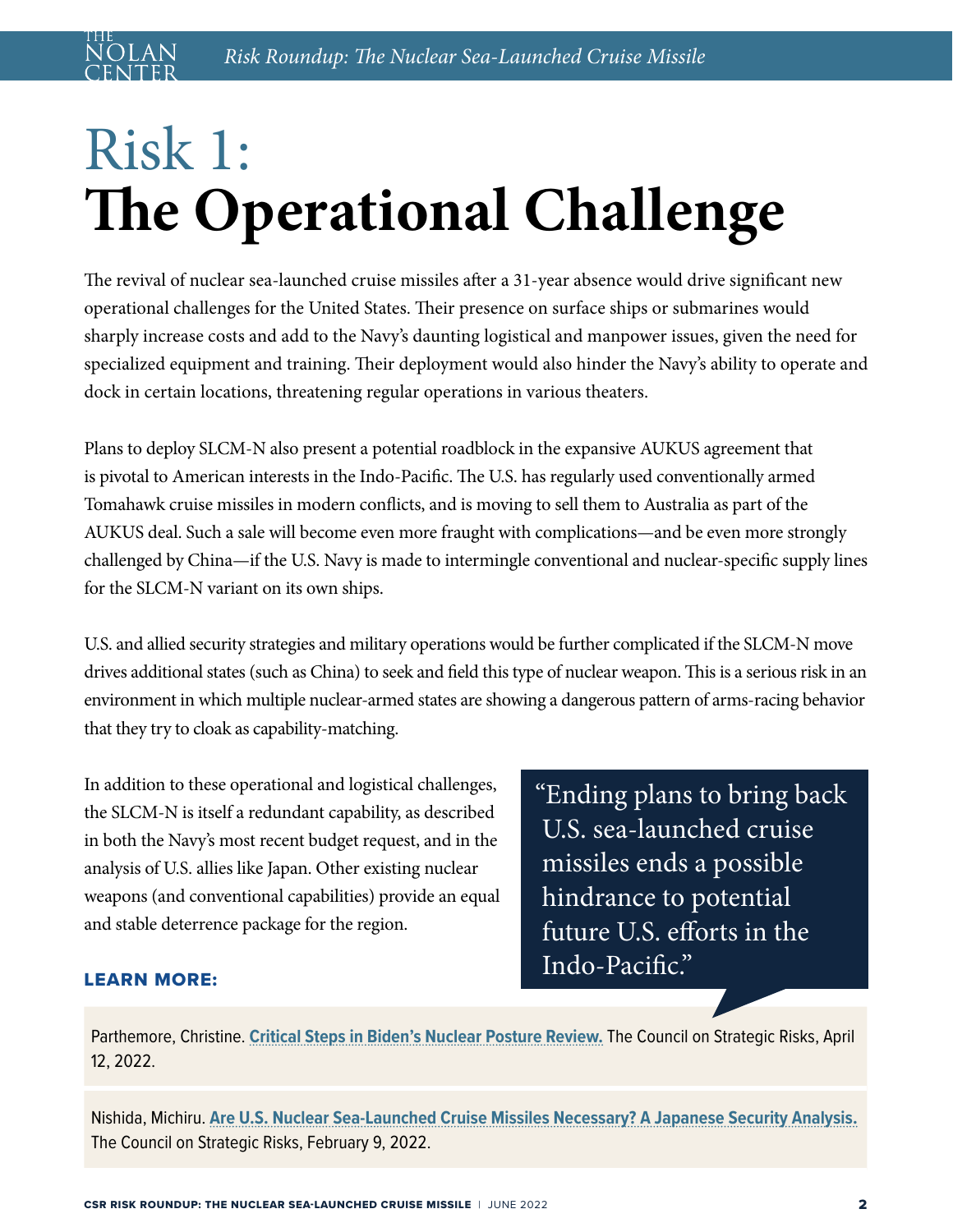## Risk 2: **The Discrimination Problem**

A particular challenge of nuclear weapons which share a common launch platform with conventional weapons is the so-called "Discrimination Problem"—the challenge an observer faces in identifying (and thus appropriately responding to) a detected weapons launch on a condensed timeline.

For the SLCM-N, the fact that both its missile system (likely a restoration of the nuclear-armed Tomahawk variant) and its launch platforms (guided-missile or attack submarines and/or cruisers and destroyers) would be identical to those used in conventional operations means an adversary would have no way to tell upon detection if a conventional or a nuclear strike has been made.

Across the various scenarios in which a "nonstrategic" nuclear strike using SLCM-N may feasibly be ordered, any adversary would be faced with a dire choice: to wait for the missile's impact to assess intent, or to anticipate a nuclear strike and mobilize a counterstrike before serious damage could be done. Additionally, the SLCM-N is inherently stealthy compared to ballistic missiles, further cutting reaction times and quality of intelligence-under-fire. Importantly, these highly destabilizing effects are present where SLCM-N is deployed, whether or not actual use is imminent in a given conflict.

Yet such crisis scenarios featuring high tensions and short reaction times are in fact the primary military justification for the SLCM-N: bridging an imagined gap in nuclear deterrence where a perceived inability

for the U.S. to deliver nuclear weapons on the battlefield would lead to an adversary taking escalatory steps. However, intermingling nuclear and conventional weapons on forward-deployed vessels comes at a great cost to communicating intent and controlling an unfolding crisis, and ultimately undermines deterrence and strategic stability.

"In the fog of conflict, this ambiguity can heighten the chance of miscalculation: it may drive a 'use them or lose them' mentality."

#### LEARN MORE:

Owens, Jasmine. **[BRIEFER: The Next Great Idea in Arms Control – An End to Nuclear Sea-Launched Cruise](https://councilonstrategicrisks.org/2021/05/19/briefer-the-next-great-idea-in-arms-control-an-end-to-nuclear-sea-launched-cruise-missiles/)  [Missiles](https://councilonstrategicrisks.org/2021/05/19/briefer-the-next-great-idea-in-arms-control-an-end-to-nuclear-sea-launched-cruise-missiles/)**. The Council on Strategic Risks, May 19, 2021.

Narang, Vipin. **[The Discrimination Problem: Why Putting Low-Yield Nuclear Weapons on Submarines is so](https://warontherocks.com/2018/02/discrimination-problem-putting-low-yield-nuclear-weapons-submarines-dangerous/)  [Dangerous.](https://warontherocks.com/2018/02/discrimination-problem-putting-low-yield-nuclear-weapons-submarines-dangerous/)** *War on the Rocks*, February 8, 2018.